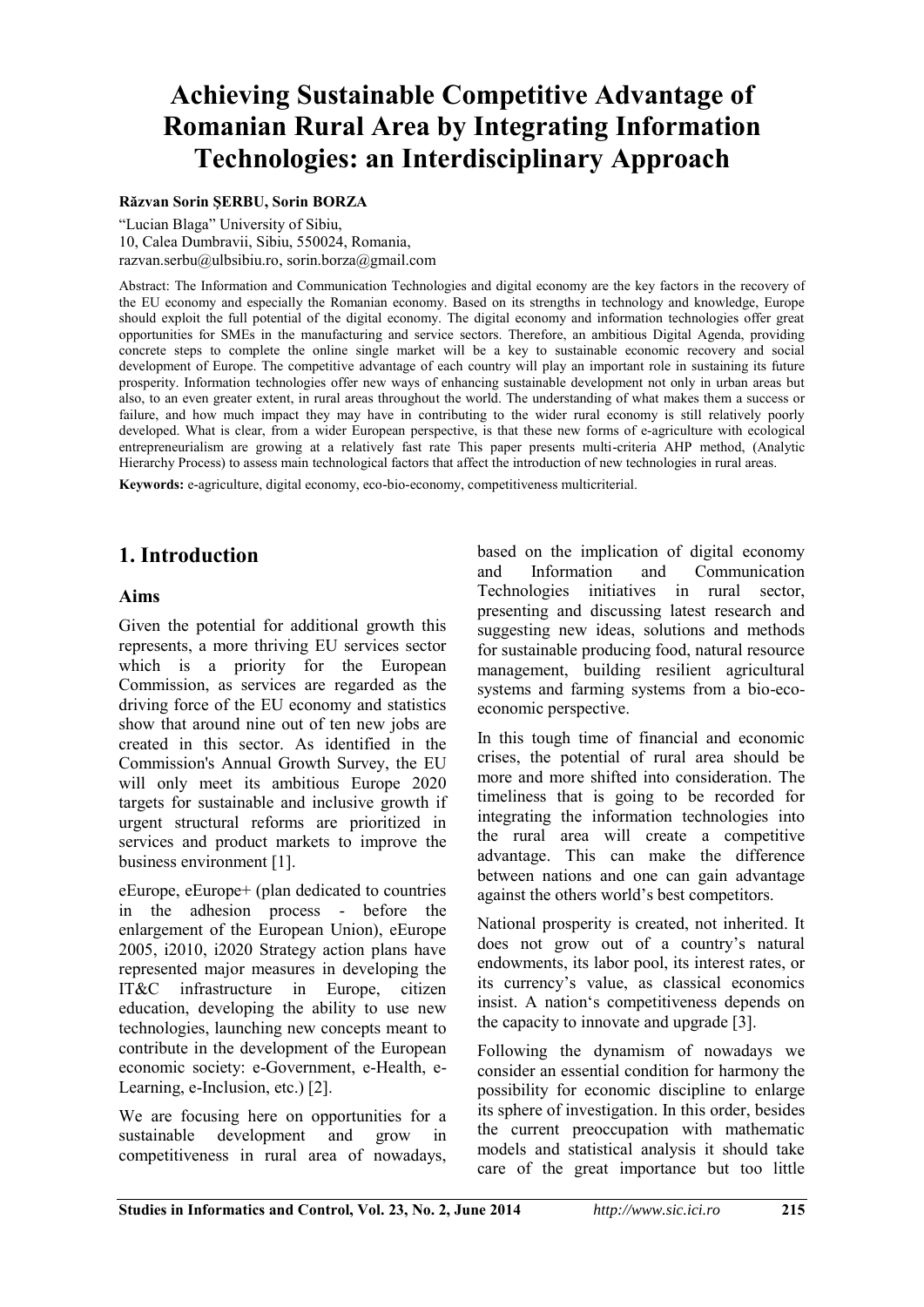analysed so far such as anthropology, morale and eco and bio economy.

The last decades have called the public attention and decision makers towards a new dimension, the ecological one. By minimizing the consequences of our actions the way man has behaved is being explained as well as the way he was supposed to be compared to the world he lives in and the other life forms he depends on, directly or indirectly through food or other needs.

Therefore as biological beings our activities directed towards the satisfaction of our own needs as being the only ones to be taken into consideration are justified even if they lead to self-destruction.

#### **Background**

Eco Bio Economy can be considered an attempt for a new economic vision that reunites: economy, ecology, biodiversity, eco economy and bio economy and it is focused on the intelligent sustainable development of the world.

Recently in the international literature of specialty are more attempts to unite the two concepts in a new paradigm the ecoeconomy from Lester Brown and the bioeconomy from Georgescu Roegen.

Eco Bio Economy defined as such: it is an economy of the future is the life of people by using the environment resources rationally. (bios meaning "life" and "oikos" meaning "habitat" in Greek language). It can create "arenas and reflection spaces in specialist researchers and experts in different, domains but in some other domains insufficiently explored so far". Eco Bio Economy can generate new directions to approach: Eco Bio Sanogenesis, Eco Bio Ethics, Eco Bio Engineering and new conceptual directions: Eco Bio Projects and Eco Bio Concepts [4].

The Eco Bio Vision of Economy is to develop the welfare of the mankind under all forms in a sustainable way through an economy of the future for people's life by using the environment resources rationally. Eco Bio Economy is a scientific attempt; an economic and philosophic one dedicated to the development of environmental interpreted health, of the welfare of humanity through a concept that is multipolar interpreted and promotes the Agrifood Green Power and Smart Sustainable Integrated Development of future

[5]. All of this can be and should be integrated with the new wave of digital economy.

Paul Hawken in his paper "Blessed Unrest" comes to the conclusion "Now we steal our future by selling it and by calling it G.D.P." We could have an economy of improvement for the future instead of stealing. One is called reconstruction the other manoeuvre [6]. This new e-economy, that anyone is expected, it will work only if we will understand the importance of right integration of digital economy in all sectors of life, and we are referring in these lines especially to agricultural aspect.

The mobile phone is being used mostly in the rural area (86%) than in the urban one (77%) in order to keep in touch with those who are abroad and the age of those who useit are under 60 years old. Approximately  $\frac{3}{4}$  of the Romanians are using this service and 80% of the clients currently use a single SIM.GfK Romania made a study on the habits to use the internet in Romania along a period of two years - 2010 to 2012. The results point out that the incidence with persons aged 15 and more was of 48.7% in 2012, increasing with 8.4% as compared to 2010.

The rate of entering in households regarding retransmission services increases with 4 % to 85,1%, and the rate through cable networks arrives at 53,6%.

At the end of the year 2012, 61% of the subscribers lived in the urban area. According to the retransmission 80% of the users in the urban area are subscribers for the cable while 63% of the users in the rural area are subscribers for satellite networks of DTH type.

The number of the subscribers for cable networks increased with 6,4% to 3,8 mil. Of which the number of those who have access to such services of digital format registered an increase with 40 to 1,24 million subscribers.

Therefore, the share of the number of subscribers through digital networks within the total number of subscribers through cable was of almost33% at the end of 2012.

Retransmission services of programs in a digital format continued to increase in 2012 and the subscribers for such services are increasing according to ANCOM.

Of six million subscribers to retransmission services, 3,4 million are being subscribed for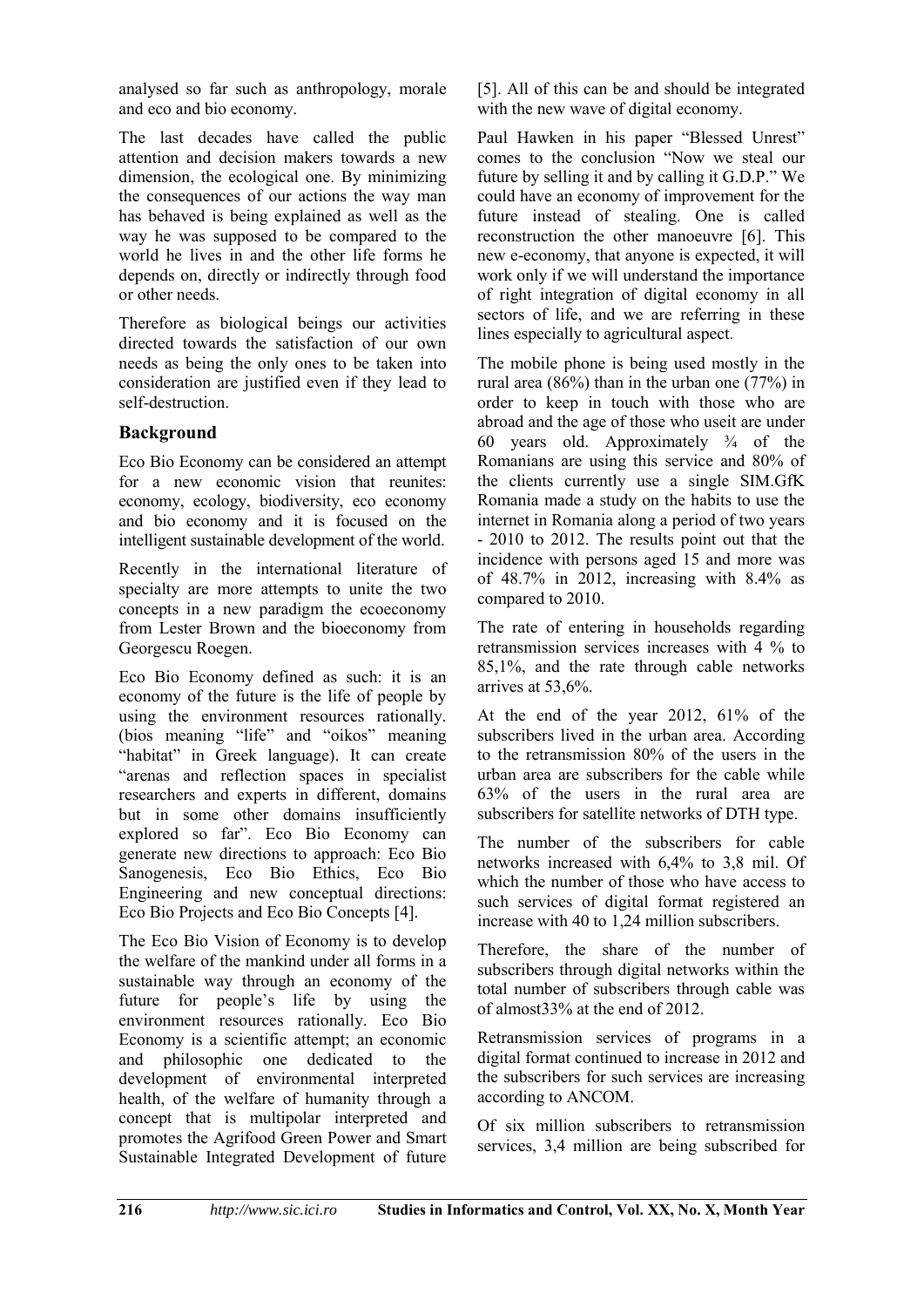services in a digital format, increasing with 13,4% as compared to 2011.

Of the number subscribers for services in a digital format 63%, is being held by the subscribers though satellite (DTH) but, in genuine figures, the increase in 2012 was registered by the cable subscribers in a digital format. After the decrease registered in 2011 the number of DTH subscribers increased last year with 2% to 2,19 mil. subscribers, and those through the IP(IPTV) technology increased with 34% for 37.000 subscribers.

### **AHP (Analytic Hierarchy Process)**

Multicriterial evaluation in new technologies is used in cases where there are several alternatives, variations, locations or processes. The common result of multicriterial evaluation methods is a dimensionless number that indicates the degree of new technologies load of alternatives that are evaluated. In addition to indicators that represent the new technologies impact it is possible to include indicators that have economic, social, and technological character. The paper describes one method of multicriteria analysis, analytic hierarchy process (AHP). Presented example gives application of multicriteria analysis in evaluating new technologies factors. Multicriteria analysis was conducted on six new technological factors: TV subscriptions, mobile phones number, fixed phone subscriptions number, Internet subscriptions. This method is used to determine which of the factors listed above is the most important in the impact of new technologies on rural areas[7].

Analytic Hierarchy Process (AHP) is used for decision making when a decision (choice of some of the available alternatives, or their ranking) is based on several attributes that represent criteria. Solving complex decision problems using AHP method is based on their decomposition in a hierarchical structure whose elements are goal (objective), criteria (subcriteria) and alternatives. An important component of the AHP method is a mathematical model by which priorities of elements are calculated (weighted), for elements that are on the same level hierarchical structure [8]. AHP was successfully used in new technologies impact assessment for determining of weights for impact categories.

Summary of AHP method consists of converting subjective assessments to the relative importance of the criteria scores and weights. The method, developed by Saaty [9], proved to be the most common form of multicriteria analysis. AHP input data are answers to questions such as "How important is criterion A relative to criterion B?". This results are compared in pairs, resulting are in scores and weights. For each pair of criteria required comparing the importance of the two, associating a score as follows.

**Table 1.**The comparison of each pair for criteria required

| Definition                   | Intensity of<br>importance |
|------------------------------|----------------------------|
| Equally important            |                            |
| Moderately more important    | 3                          |
| Strongly more important      | 5                          |
| Very strongly more important |                            |
| Extremely more important     |                            |
| Intermediate values 2,4,6,8  |                            |

Application of AHP method can be explained in four steps:

- 1. Setting a hierarchical model of decision problems in order with goal on the top criteria and subcriteria at lower levels, and alternatives at the bottom of the model.
- 2. At each level of hierarchical structure each elements of the structure are compared in pairs, whereby the decision makers express their preferences with the help of appropriate scale which has 5 degrees and 4 sub-degrees of verbally described<br>intensities and the corresponding intensities and the corresponding numerical values for them in the range from 1 to 9.
- 3. Local priorities (weights) of criteria, subcriteria and alternatives at same hierarchical structure level are calculated through appropriate mathematical model and afterwards they are synthesized in total priorities of alternatives.

The rough decision matrix is normalized by taking the following actions:

- calculation of sums of columns  $si(k)$ ,  $1 \leq i$ ≤*m* which are written on an extra line;
- division of each element  $dij(k)$ ,  $1 \le i, j \le m$ to the sums of its columns $j(k)$ ;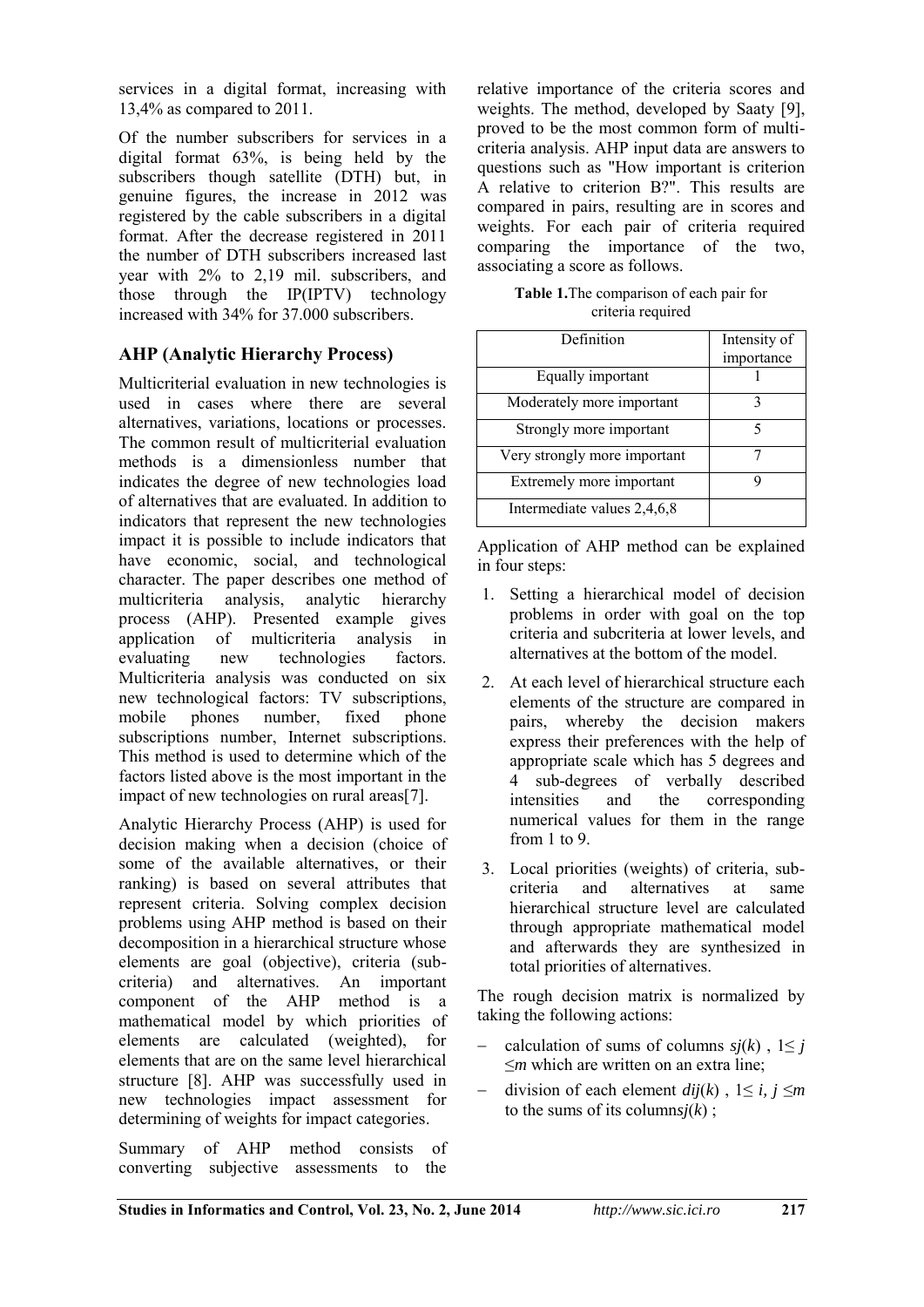calculation of consequences (*performances*), as averages of elements on each line, which are written in an extra column

$$
p_i^{(k)} = \frac{1}{m} \sum_{j=1}^{m} \frac{a_{ij}^{(k)}}{s_j^k} \quad 1 \le i \le m \ (1)
$$

**Table 2.** Rough decision matrix (Calculation of sums on columns)

| Rough decision matrix $D^{(k)}$ |                         |                                |   |                              |  |  |
|---------------------------------|-------------------------|--------------------------------|---|------------------------------|--|--|
| Alternative                     |                         | A2                             |   | ١m                           |  |  |
|                                 | $d_{11}$ <sup>(k)</sup> | (k)                            |   | (k                           |  |  |
| A <sub>2</sub>                  | $d_{21}$ <sup>(k)</sup> | $d_{22}^{(k)}$                 |   | $(\mathbf{k})$<br>$a_{2m}$   |  |  |
|                                 |                         |                                | . |                              |  |  |
| $A_{m}$                         |                         |                                | . | (k)                          |  |  |
| Sums of                         | $S_1^k$                 | $s_2^k$                        |   | $s_m^k$                      |  |  |
| columns                         | m<br>$d_{i1}^k$         | $\boldsymbol{m}$<br>$d_{i2}^k$ |   | $\boldsymbol{m}$<br>$d_{im}$ |  |  |

Dividing each element and obtaining the normalized matrix

**Table 3.** Normalized matrix

| Normalized matrix $D^{(k)}$ |                                  |                            |  |                                      |  |
|-----------------------------|----------------------------------|----------------------------|--|--------------------------------------|--|
| <b>Alternative</b>          | A1                               | A <sub>2</sub>             |  | $A_m$                                |  |
| A <sub>1</sub>              | $\frac{d_{11}(k)}{s_1(k)}$       | $\frac{d_{12}(k)}{S_2(k)}$ |  | $\frac{d_{1m}{}^{(k)}}{s_m{}^{(k)}}$ |  |
|                             |                                  |                            |  |                                      |  |
| A2                          | $\frac{d_{21}(k)}{s_1(k)}$ .     | $\frac{d_{22}(k)}{S_2(k)}$ |  | $\frac{d_{2m}^{(k)}}{s_m^{(k)}}$     |  |
|                             |                                  |                            |  |                                      |  |
| .                           |                                  |                            |  |                                      |  |
| ${\rm A_m}$                 | $\frac{d_{m1}^{(k)}}{s_1^{(k)}}$ |                            |  |                                      |  |
|                             |                                  | $\frac{d_{m2}(k)}{s_2(k)}$ |  | $\frac{d_{mm}^{(k)}}{s_m^{(k)}}$     |  |
| <b>Sums of columns</b>      |                                  |                            |  |                                      |  |

Using the score column, the hierarchy of the decision alternatives is obtained: the decision means the selection of the alternative with the highest score.

**Table 4.** Performance matrix

| Final matrix $D$ – performance matrix |                  |                |   |             |                                         |  |  |
|---------------------------------------|------------------|----------------|---|-------------|-----------------------------------------|--|--|
| Factor                                | Decision factors |                |   | 71.         |                                         |  |  |
| weights                               | $P_1(C)$         | $P_2(C)$       |   | $P_n^{(C)}$ | $p_i^{(c)}$<br>$=1$                     |  |  |
| Decision                              | C <sub>1</sub>   | C <sub>2</sub> |   | $C_n$       | Weighted Sums                           |  |  |
| alternatives                          |                  |                |   |             | (general score)                         |  |  |
| A <sub>1</sub>                        | $p_1(1)$         | $p_1(2)$       |   | $p_1(n)$    | n<br>$p_i^{(c)}p_1^i$<br>s <sub>1</sub> |  |  |
| A <sub>2</sub>                        | $p_2(1)$         | $p_2(2)$       |   | $p_2(n)$    | (c)<br>s <sub>2</sub>                   |  |  |
|                                       |                  |                | . |             |                                         |  |  |
| $A_m$                                 | $p_m(1)$         | $p_m(2)$       |   | $p_m(n)$    | $\sqrt{s_{m}}$<br>$\boldsymbol{n}$      |  |  |

4. Implementation of the sensitivity analysis for final decisions

## **2. Experimental Results and Discussion**

If we speak of bioeconomy we get to both the domain of biotechnologies as well as to that of modern technologies. By the enforcement and rapid spread of Information and Communication Technologies we have a more intensified wish to understand how those modern technologies might be applied in the main sectors of economy for sustainable country development. It is more and more obvious that integration of information and communication technology is essential to accelerate the social-economic development especially by modernizing Romanian agriculture.

Therefore the challenge for implementation of innovative strategies, should allow the development of e-agriculture to avoid delays that can increase the discrepancy between the rural and the urban development. In this respect, same preconditions to use the<br>technologies of communication and communication and information in agriculture are established in eservice delimitation, developing possible technological platforms or channel diffusion and identification for some tangible benefits are necessary conditions bet not sufficient for the development of Romanian e-agriculture. There is a need to aggressively promote valuable creation added to the delivery service of eagriculture. The major force behind the long term demand for e-agricultural services will come also by using accessible platforms. By placing in the centre of e-agricultural development, the final user's key needs, the success in future is essential

An excellent example of good practice of using new technologies in agriculture and farming is Sweden, and this, because of the place Sweden occupies in the implementation of information technology and communications even in rural areas, number one in Europe and number two in the world after the United States. In the northern Europe is recorded the biggest dynamics in Europe of numbers for robots use in the farms. For examples the old technology requires a man to wash and fix milking<br>machines. Claims of expertise were machines. Claims of expertise were increasingly larger every year, which is why there was a need for an alternative. As a result of accessing the European project milking robots are used more and more often. A robot can handle 60-65 cows, and it costs 1 million Sweden Kronors /piece. The new technology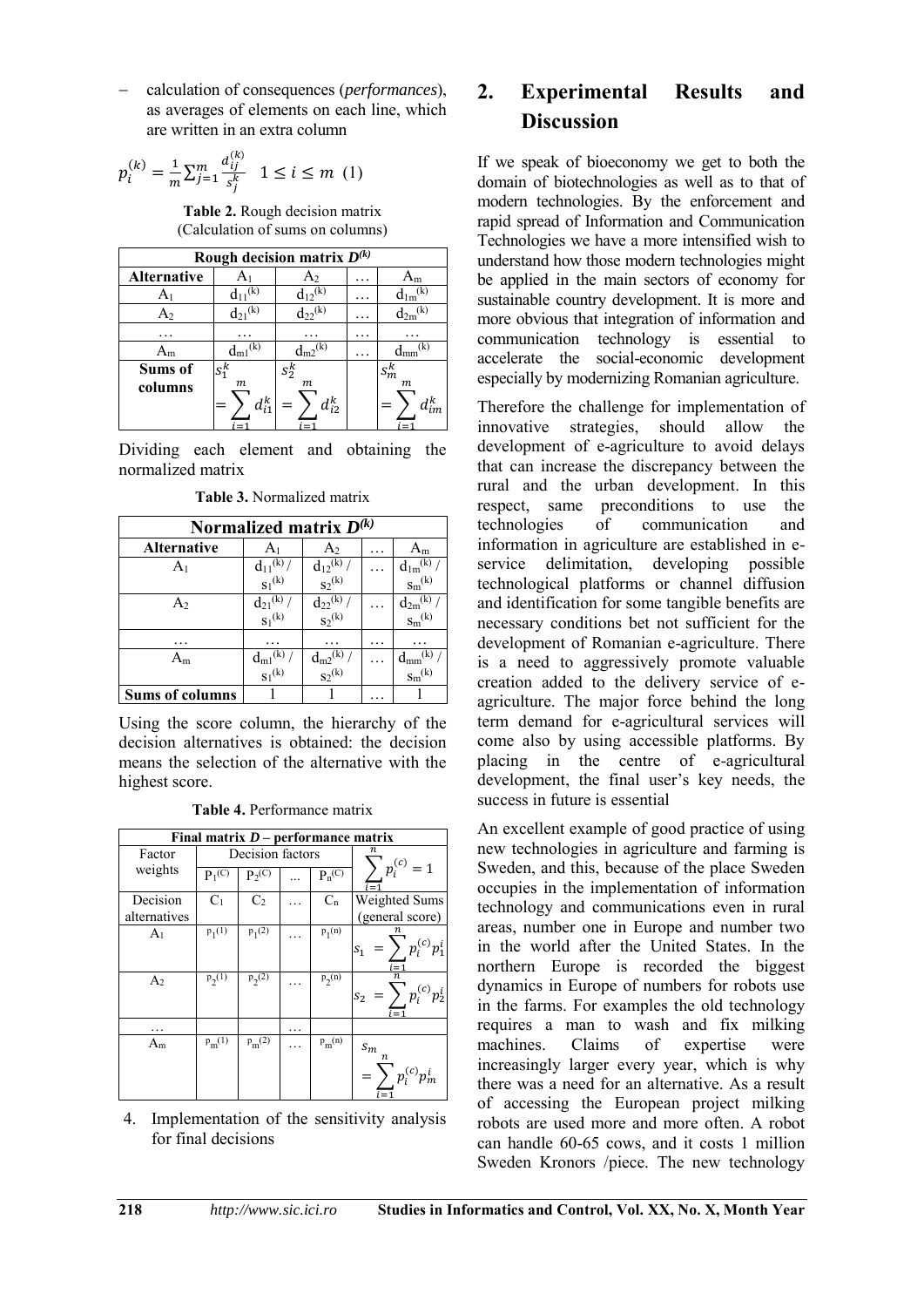system monitors each cow's milk, food, the number of milking per day, how much time has passed since the last milking, whether it is in fertile period if it is pregnant, if it is ill or what diseases it had, how old it is.

During the milking, the quantity of milk obtained from each nipple is measured and is compared by the computer with the average. Moreover the flow is measured and when it decreases, that robot is stopped and the nipple released.

The milk is pumped through pipes with air pressure into the main tank and samples are taken. These are sent to a laboratory in another city for testing, and the result is sent back over the Internet.

In more and more farms that own or work land are machines and tractors that use GPS system with a maximum error of 2 cm through satellites.

In the first instance employees stated they did not need this technology, but when the satellites are off for a few hours they complain that it was easier with GPS. Tractor keeps one direction, line, the GPS controlling and recording everything. When they sprayed the crops they have to keep a distance from the neighbours, sources of water, ditches between and all this processed is controlled by the satellite.

If errors are detected in the robotic milking system overnight (i.e. a feeder is blocked) only in case of major alarms the farmer or employee who was entered into the database of the computer responsible for that night is called and if he does not answer the others on the list follows.

The study shows also that from the perspective of the rural population the government is expected to do more to implement the digital economy in this environment thereby trying to reduce the digital divide.

To minimize the negative impact we have in view the investment of governments in developing services for the use of the Internet and the support infrastructure necessary for data traffic, satellites, Internet connection, phone services including subsidies for the necessary infrastructure to give GSM and 3G signal the rural areas.

We must not leave aside the most important resource to back the development namely the human capital who works for the mobile phones and computers, specialists to develop this content, electrician engineers to fight for the spreading of revolution technology regarding information and communication within the rural areas.

It is imperative to solve the problem regarding the access in the rural area of the information and communication technology and so modern agriculture will have a positive impact on the sustainable development of the continent.

From this outlook we believe it is very important to study the theme of competitive advantage within the rural environment by adopting modern information and communication technology and as an important objective that may be a chance in order to surpass the present situation.

The objectives of the EU are far from being attained regarding the dynamics of using the internet in the rural area and Romania lags far behind. But an increase of this dynamics is to be taken into account [9]. There is a strong connection between the increase in the number of Internet users in the rural area and the strategies of the companies that extend their business in online environment and start to give a greater attention to the rural both from consumers' and future employees' perspective, in this respect cutting down cost.

During the following priorities for rural development should go towards stimulating innovation and knowledge base in rural areas, strengthening the links between agriculture, research and innovation (e-agriculture), and promote vocational training in agriculture. All this is added to increase the competitiveness of agriculture and farm viability by facilitating generational renewal in agriculture [11].

According to the International Union of Telecommunication, a third of the world population has access to the internet while the digital gap is decreasing, estimating that one billion people live by agriculture and lack any kind of connection with information and communication technology [10]. I mention it in a special way as it represents a problem for the development of agriculture in Romania because farmers how live in the rural area are not endowed with services necessary for the technology of information and communication.

By using technology information and communication to promote the developing of agriculture, there are extraordinary economic social benefits and new opportunities to transform the means of existence for poor agricultural communities. Same are: food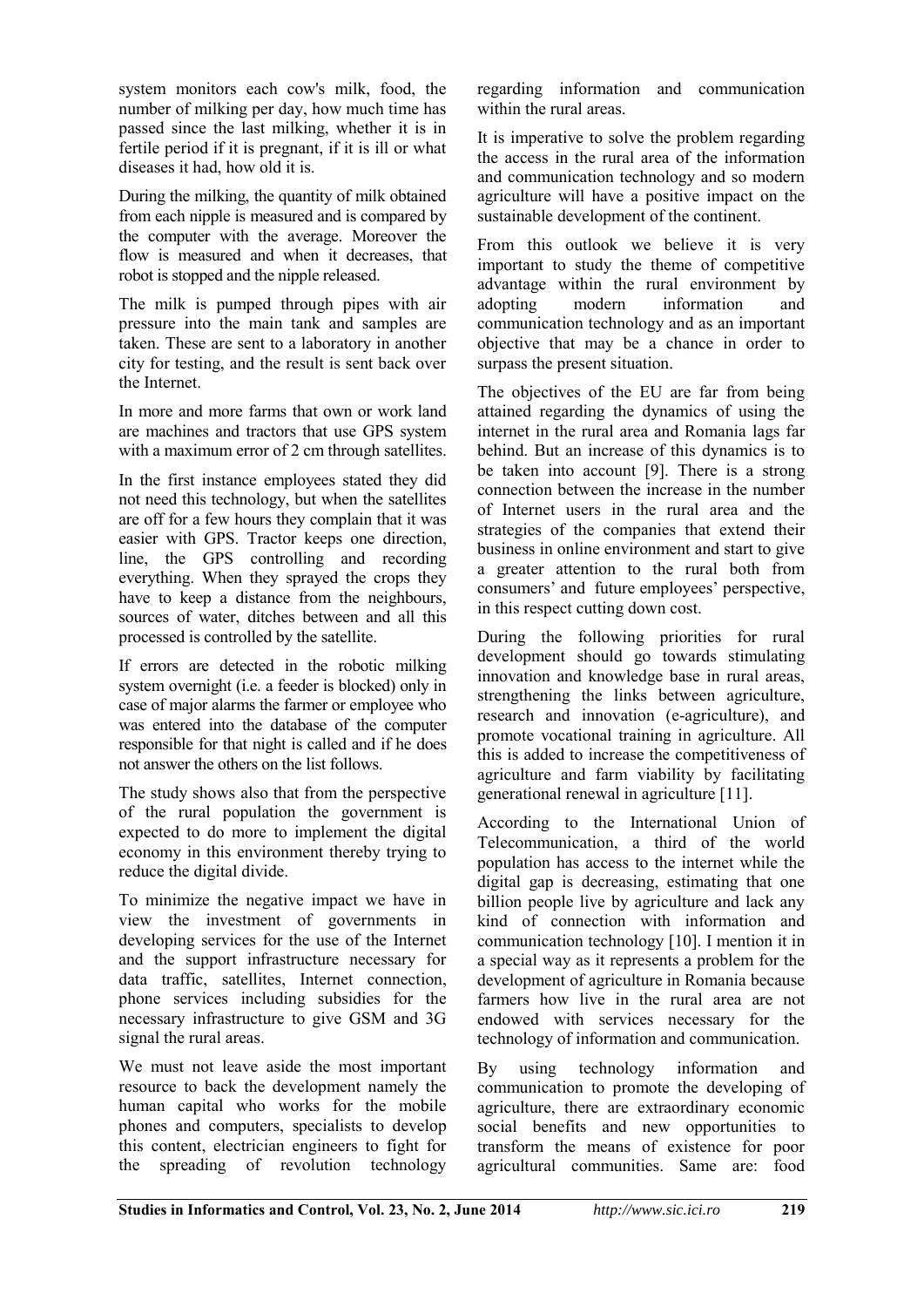security that comes from the productivity of harvests and animal farms, improvement of access to national and global markets, improvement in delivery of rural financial service cutting costs in transactions, rapid methods of communication decision taking to manage the farm.

By using the technology of information and communication in agriculture and rural development will have a significant contribution both at a local, regional, national and international level.

Even if this technology was used in agricultural areas by the developed states years ago (precision agriculture, electronic actions, negotiations through an online platform) they were accelerated during the last 5 or 6 years, with a sudden growth in researching the opportunities offered by those technologies for the farmers, farms, governments as well as were governmental organizations for increase in the level of lining and state development.

The strategic information can be traded on web platforms in due time and include tariff data for the product ,weather reports ,pests and surveillance for the disease, market assessment, change in supplying conditions for the products, market availability.

We have to highlight the importance of having more subjects related to Information and Communication Technologies that should be integrated into the national educational curriculum, because education is essential to the success of e-agriculture and sustainable rural development.

Coordination and integration of agricultural developments at national, regional and global levels is demonstrated by the flow of information and content of the development landscape that will stimulate agricultural development worldwide.

The areas studied are being presented in Figure 1, 2 and 3.

The factors to be taken into consideration for the assessment of the new technologies in the rural area are:

- TV subscriptions;
- mobile phones number;
- landline phone subscribers;
- landline subscribers through the local cable;
- Internet subscriptions.



**Figure 3.** Apoldu region

We want to determine the importance of each factor in assessing the new technologies in the rural area. In this respect we will make use of the AHP method. We establish the importance of the rural location according to factors that we randomly take into consideration: number of inhabitants, number of buildings, income per inhabitants, agricultural output.

We work out the matrix of the importance regarding each place.

We take into consideration, Saliste as being the most important one because of a larger number of population and economic power compare to the other places situated nearby. Next place in this hierarchy is occupied by Poiana Sibiului village, following same criteria.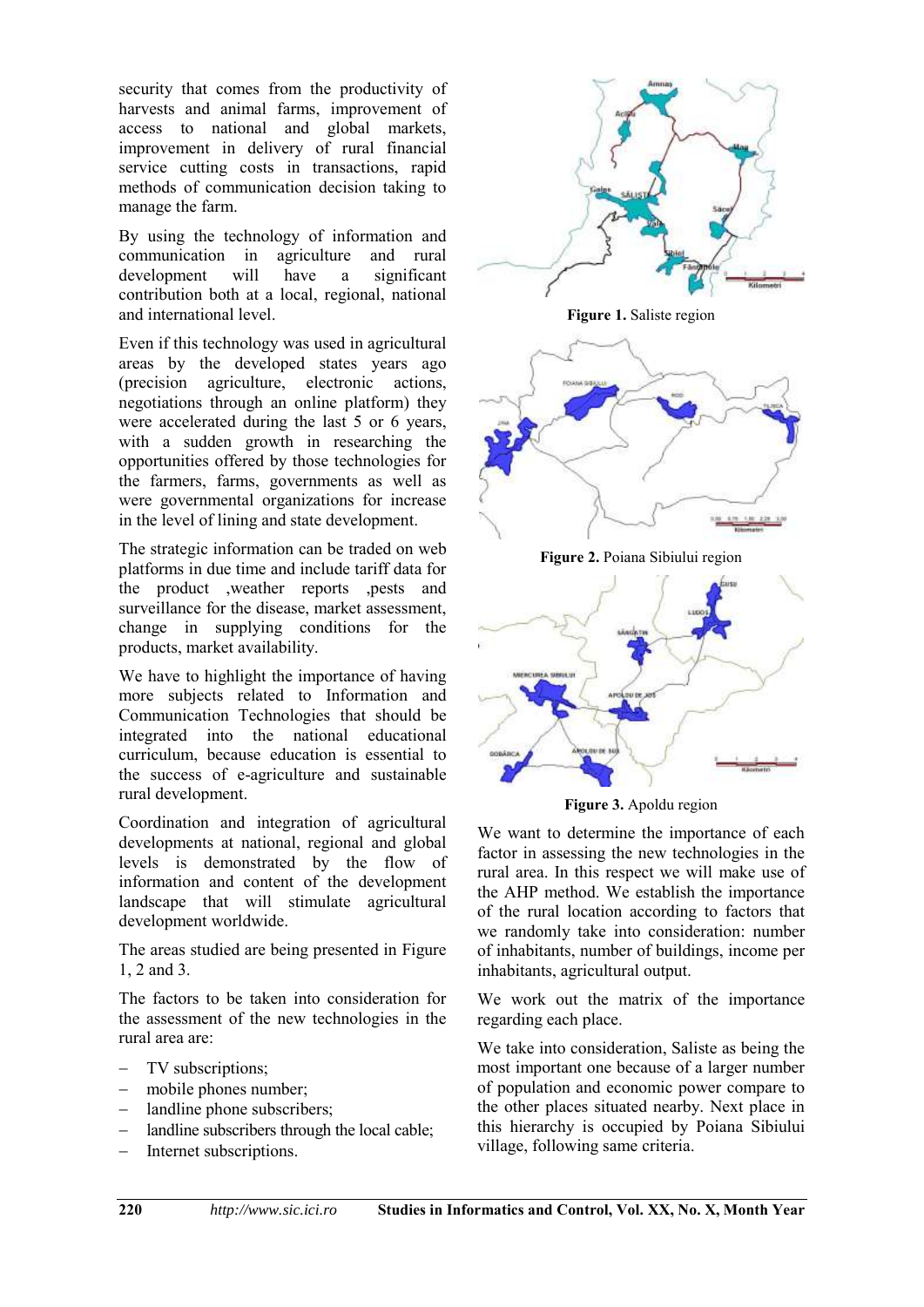|                | Apoldul<br>de Jos | Apoldul<br>de sus | Jina           | PoianaSibiului | Tilisca | Saliste |
|----------------|-------------------|-------------------|----------------|----------------|---------|---------|
| Apoldu de Jos  |                   | 0.5               | 0.33           | 0.2            | 0.33    | 0.2     |
| Apoldu de Sus  | $\overline{c}$    |                   | 0.33           | 0.25           | 0.5     | 0.25    |
| Jina           | 3                 | 3                 |                | 0.5            | 3       | 0.33    |
| PoianaSibiului | 5                 | 4                 | $\overline{2}$ |                | 3       |         |
| Tilisca        | 3                 | 2                 | 0.33           | 0.33           |         | 0.33    |
| Saliste        |                   | 4                 | $\mathbf 3$    | $\mathcal{D}$  | ζ       |         |

**Table 5.** The importance of rural locations

We calculate the matrix of the weight regarding each place according to its importance.

**Table 6.** The weight of the rural location

| Apoldu de Jos   | 0.044942 |
|-----------------|----------|
| Apoldu de Sus   | 0.0646   |
| Jina            | 0.171474 |
| Poiana Sibiului | 0.275634 |
| Tilisca         | 0.098438 |
| Saliste         | 0.344911 |

Looking at this table number 6, we notice that Saliste have a bigger weight and is followed by Jina village.

We make the matrix of the factors for Apoldul de Sus, Saliste and Apoldul de Jos, by comparing them in pairs.

**Table 7.** The Matrix of Factors in three rural locations

|              |               | Phone  | Tele  | Computers / |                |
|--------------|---------------|--------|-------|-------------|----------------|
|              | TV            | Mobile | phone | Laptops     | Internet       |
| TV           |               |        |       |             |                |
| Subscribers  |               | 0.33   | 2     | 0.33        | 0.25           |
| Phone Mobile | $\mathcal{E}$ |        | 3     | 0.33        | 0.33           |
| Telephone    | 0.5           | 0.33   |       | 0.25        | 0.2            |
| Computers /  |               |        |       |             |                |
| Laptops      | 3             |        |       |             | $\mathfrak{D}$ |
| Internet     |               |        |       |             |                |
| Subscribers  | 4             |        |       | 05          |                |

We make the matrix of the factors regarding the new technologies Poiana Sibiului, Tilisca, Jina, by comparing them in pairs. This time the data of assessment regarding the factors for the new technologies change.

**Table 8.** The Matrix of Factor in three rural mountain locations

|                        | TV  | Phone<br>Mobile | Tele<br>phone | Compu/<br>Laptops | Inter<br>net |
|------------------------|-----|-----------------|---------------|-------------------|--------------|
| TV                     |     | 0.14            | 2             | 0.33              | 0.2          |
| Phone<br>Mobile        |     |                 |               | 3                 | 2            |
| Telephone              | 0.5 | 0.2             |               | 0.25              | 0.2          |
| Computers /<br>Laptops | 3   | 0.33            | 4             |                   | 2            |
| Internet               |     | 0.5             |               | 0.5               |              |

The most important factor, we consider it to be mobile telephone and the internet.

We calculate the weight of the factors regarding the new technologies for each of the three places. We obtain the matrix of the weight for factors that influence the introduction of new technologies in the rural area in all 6 places/ villages that we take into consideration and we multiply with the matrix of the weight regarding the rural places.

We get the weight of each factor that influences the new technologies in the rural area for all 6 places taken into consideration.

**Table9.** The weight of each factor that influences the new technologies in the rural area

| TV Subscribers              | 0.073601 |
|-----------------------------|----------|
| Phone Mobile                | 0.307735 |
| Telephone                   | 0.053289 |
| Computers / Laptops         | 0.301904 |
| <b>Internet Subscribers</b> | 0.263469 |

The results obtained here, show that mobile telephony has a bigger importance (weight) and the computers and laptops are next in this hierarchy. The study reveals that the internet users are an important factor but we have to take in consideration even more the number of laptops computer and mobile phones. By realizing a better integration of modern information technology into the rural area the social-economic effects will prevail, and the competitive advantage of these areas will be assured.

## **3. Conclusions**

Despite the progress that has been made in rural development and agriculture, there are still many difficulties to be overcome. Without joint action by the state local actors of rural communities, this development will suffer and delay the harmonious development of the country.